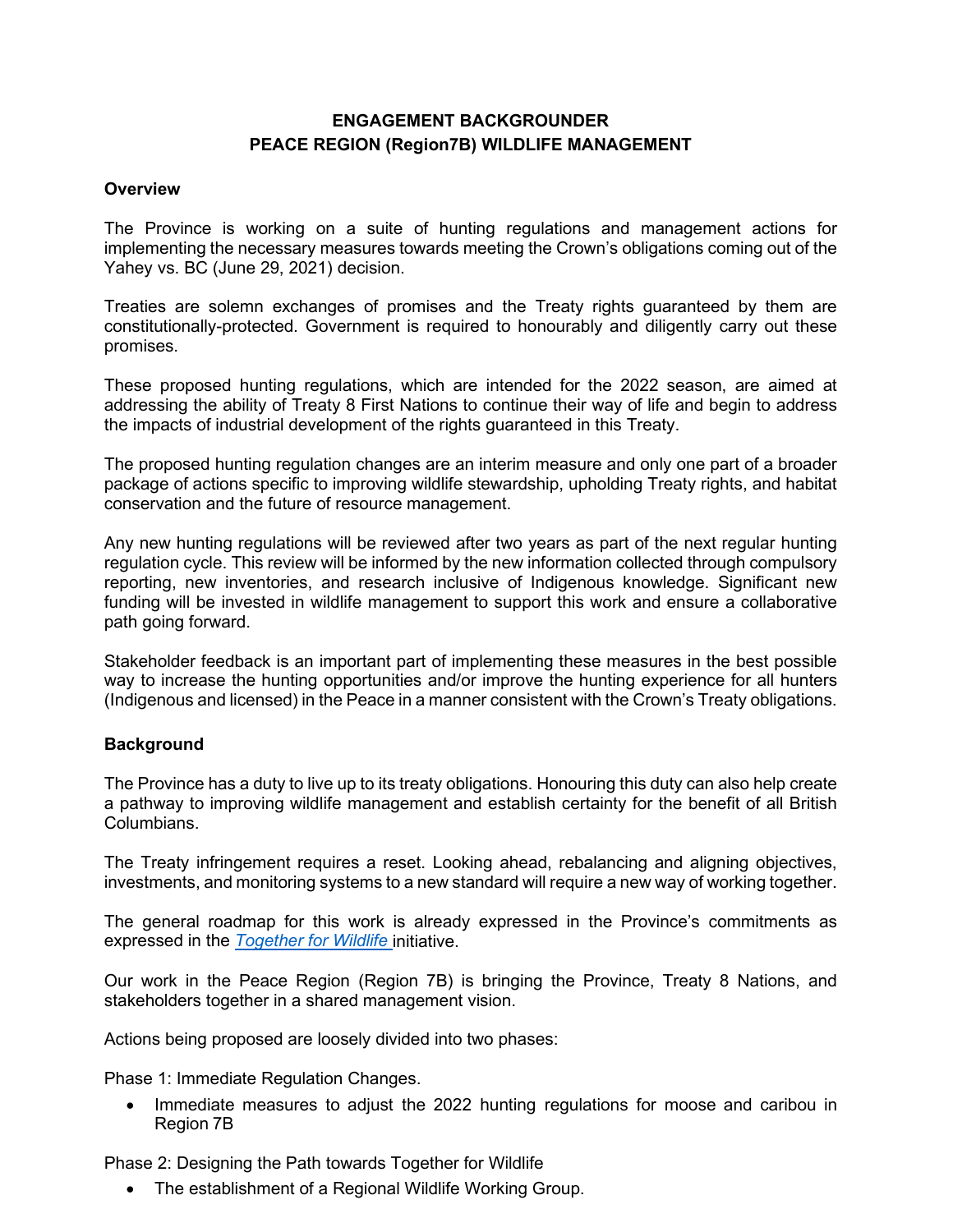- A review of the 2022 and 2023 hunting seasons for moose and caribou to help inform future management actions.
- Broad measures to address wildlife habitat and improve research and monitoring to inform future management actions.

### **Phase 1: Immediate Hunting Regulation Changes**

Phase 1 proposes three separate measures that collectively seek to improve the practice of Treaty 8 members' way of life generally, while additional measures for habitat and land use authorizations are put in motion and better information is gathered.

The effect of the hunting regulation changes will be approximately a 50% reduction in the number of moose killed by BC Licenced hunters in the Region 7B. There will also be a reduction of the number of BC Licenced hunters in Region 7B, which will be reviewed annually through the regional wildlife working group (Immediate Measure3).

### **Immediate Measure 1: Proposed Caribou Hunting Management Change**

#### *Prioritization of Caribou Conservation*

- Prioritize caribou conservation and eliminate the remaining hunting seasons in Region 7B for minimum of 2 years as a precautionary measure and to support Treaty 8 Nations conservation actions.
- Over the next two years, the Province and the T8 Nations will work together to develop an approach to wildlife co-management that improves our shared understanding and management of the wildlife resources in a manner consistent with the *Together for Wildlife Strategy*

### **Immediate Measure 2: Proposed Moose Hunting Management Change**

#### *Prioritization of Moose Hunt and Harvest Management*

- Prioritize immediate relief to the infringement of treaty rights for the 2022 and 2023 moose hunting seasons by closing all open seasons, establishing an Interim Annual Allowable Harvest (AAH), establishing any bull Limited Entry Hunt (LEH) seasons, and assigning guide outfitter quotas.
- Distribute LEH authorizations in a manner avoiding the Treaty 8 seasonal round for moose hunting (e.g. August and rut closures).
- Over the next two years, the Province and the T8 Nations will work together to develop an approach to wildlife co-management that improves our shared understanding and management of the wildlife resources.

#### *Annual Allowable Harvest*

- Set a conservative Annual Allowable Harvest (AAH) for BC Licensed moose hunting in Region 7B.
- The target will be informed by a recommendation to reduce the number of moose killed by 50% and the number of BC licensed hunters by 50%.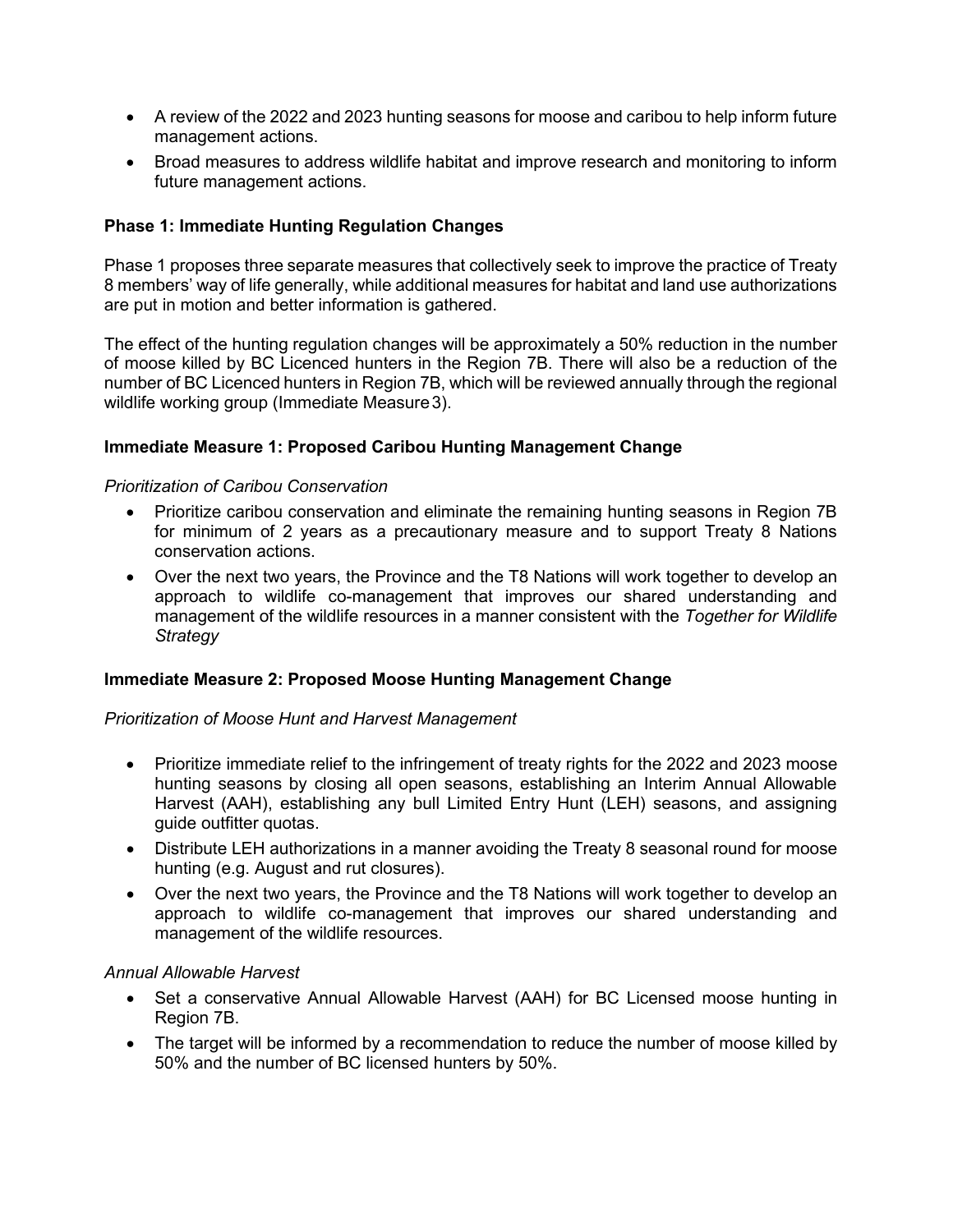# *LEH Seasons*

- Establish two LEH seasons; September 1-15 and September 16-30, and
- one LEH season from Oct 16th to 31st, and
- one LEH season Nov 1st to 15th

# *LEH Zones*

• Establish the area of MU 7-32 outside of the Peace Moberly Tract as LEH Zone A and LEH Zone B.

# *Spatial Closures*

- Close the Peace Moberly Tract to moose hunting.
- Change the area around Moose Lake in Management Unit 7-51 from a rut closure to a closure for moose hunting (Map H27 in the 2020-2022 Hunting and Trapping Regulations Synopsis).

# *Harvest Monitoring*

Implement compulsory reporting by licensed hunters to help provide detailed and timely information.

# **Phase 2: Designing the Pathway to** *Together for Wildlife*

# **Immediate Measure 3: Establish and Resource Regional Wildlife Working Group**

Establishing a Regional Wildlife Working Group will provide opportunities for dialogue with Treaty 8 communities, provincial government programs, industry, stakeholders, local governments, and the public that complement the government-to-government relationships the Province is committed to pursuing with Indigenous governments.

- The Province will establish a regional wildlife working group, which will include the Province, Treaty 8 Nations, and stakeholders in discussions around wildlife management.
- The Province will establish a regional wildlife working group and will ensure sufficient resourcing and staff to support the work of this group.

Our success depends on making sure we are on the right path, which means assessing whether we are delivering on intended outcomes. There are two milestones intended to review progress on the pathway to co-management.

### **Milestone 1: Joint management review of the 2022 moose and caribou hunting seasons**

- The Province through the newly established regional wildlife working group will conduct a management review of the 2022 hunting seasons.
- The purpose of 2022 season management review is to make recommendations for improving Immediate Measure 2 in a manner consistent with the Crown's Treaty obligations.

### **Milestone 2: Joint comprehensive management review of the 2023 moose and caribou hunting season.**

- The Province through the regional wildlife working group will conduct a comprehensive management review of the 2023 hunting season.
- The purpose of the comprehensive review is to consider whether new information (inventories, monitoring, research) supports a different collaborative approach that increases opportunities both for Treaty 8 and licenced hunters and make recommendations